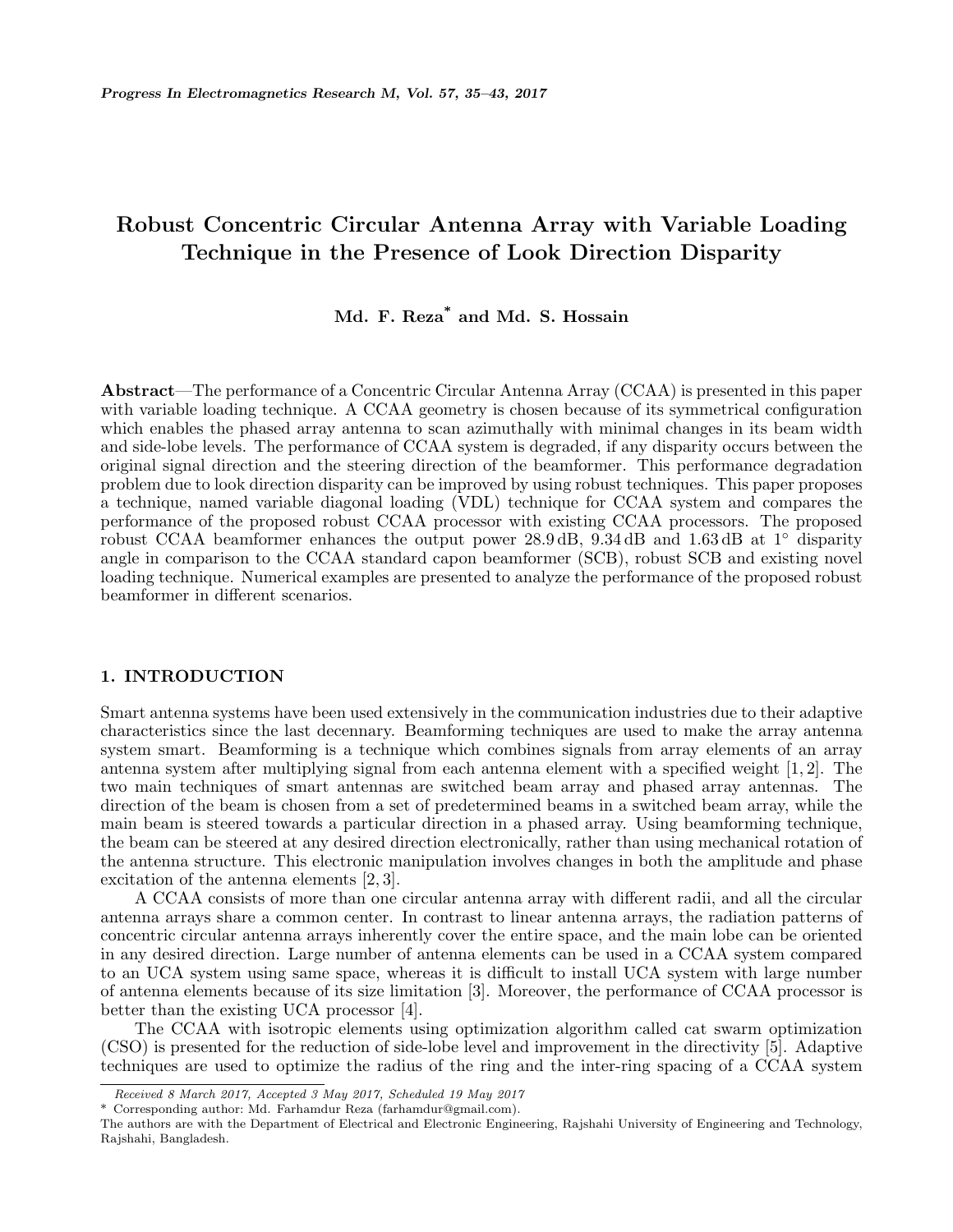to achieve circularly symmetric pattern with both the reduced SLL and the number of elements [6–8]. A hybrid method based on convex optimization and a deterministic approach is addressed for sparse concentric ring arrays used to optimize both SSL and FNBW [9]. The DOA estimation technique for both circular and concentric circular antenna arrays in the presence of high and low noisy environments is discussed in [10, 11].

The CCAA with delay-and-sum beamforming technique cannot detect and remove directional interference signal. However, the SCB can detect and attenuate the interference signal. If any disparity occurs between the direction of actual signal and the direction at which the array is steered, SCB considers the actual signal as interference signal and highly attenuates the signal [12–16]. The performance degradation due to mismatch between original signal direction and steering angle direction is discussed in [17–21]. The performance degradation problem of a uniform linear array (ULA) system can be minimized by using robust techniques, called robust capon beamforming (RCB) technique [22] and a diagonal loading technique in [23], but with the increase in disparity angle its performance again degrades. Different types of robust algorithms for different array geometries are discussed in [24–28]. The design phenomena about smart antenna system and control strategy are discussed in [29–33]. The techniques discussed in [29–32] are able to optimize the system performance without look direction disparity. The beamformer addressed in [23] is not able to scan beam for entire space, and it is applicable only for 180. The UCA processor discussed in [24] is tough to install with large number of antenna elements because of its size limitation [3].

To overcome the aforementioned difficulties and improve the performance under mismatch robust CCAA processor with variable diagonal loading(VDL) technique is addressed in this paper. The proposed processor has the following desirable properties.

- The main beam can be steered at any arbitrary direction by using CCAA beamformer.
- It is capable to maximize SINR.
- *•* CCAA is able to scan the entire space, i.e., 0*◦* to 360*◦* .
- The proposed CCAA processor is robust against look direction disparity.
- The proposed robust CCAA beamformer enhances the output power 28.9 dB, 9.34 dB and 1.63 dB at 1*◦* disparity angle compared to the CCAA SCB, and beamformers in [22, 26] and [23].
- It provides better capability to cancel directional interference in comparison to the existing beamformers.

This paper is divided into four sections. Section 2 introduces the array geometries and signal model used in this work. Section 3 discusses the proposed beamforming technique. Section 4 analyses and discusses the simulated results, and finally Section 4 concludes the paper.

## **2. SYSTEM MODEL**

The linear antenna array is able to scan the object between 0*◦*–180*◦* , but in many applications, it is essential to scan the object between 0*◦* and 360*◦* . This can be done by using CCAA beamformer because of its circular structure. A block diagram of a communication system using concentric circular antenna array is shown in Fig. 1. After receiving the signal, signal of each antenna element is multiplied by adjustable weight, and weights are estimated according to the desired direction at which one wants to receive the signal.

The general geometry of a concentric circular antenna array is shown in Fig. 2. This CCAA system consists of several ring antenna arrays, which share a common center. The radius of each ring of the antenna array is different, and antenna elements are uniformly distributed, either equal or unequal in number. Referring to Fig. 2, the CCAA system comprises *M* circular antenna arrays having a radius  $r_m$ , where  $r_m$  is the radius of the *m*th ring. The geometry consists of *L* isotropic elements equally spaced with the center at the origin. The position of each element of the geometry is described by two indices,  $m = 1, 2, \ldots, M$  and  $l = 1, 2, \ldots, L$ . The CCAA geometry is reduced to the regular UCA in the case of  $M = 1$ . In Fig. 2, the dotted line denotes a plane wave-front incident on the array at an angle *α*. Let us consider that the two elements of the geometry are positioned at  $P_1$  and  $P_2$ . The required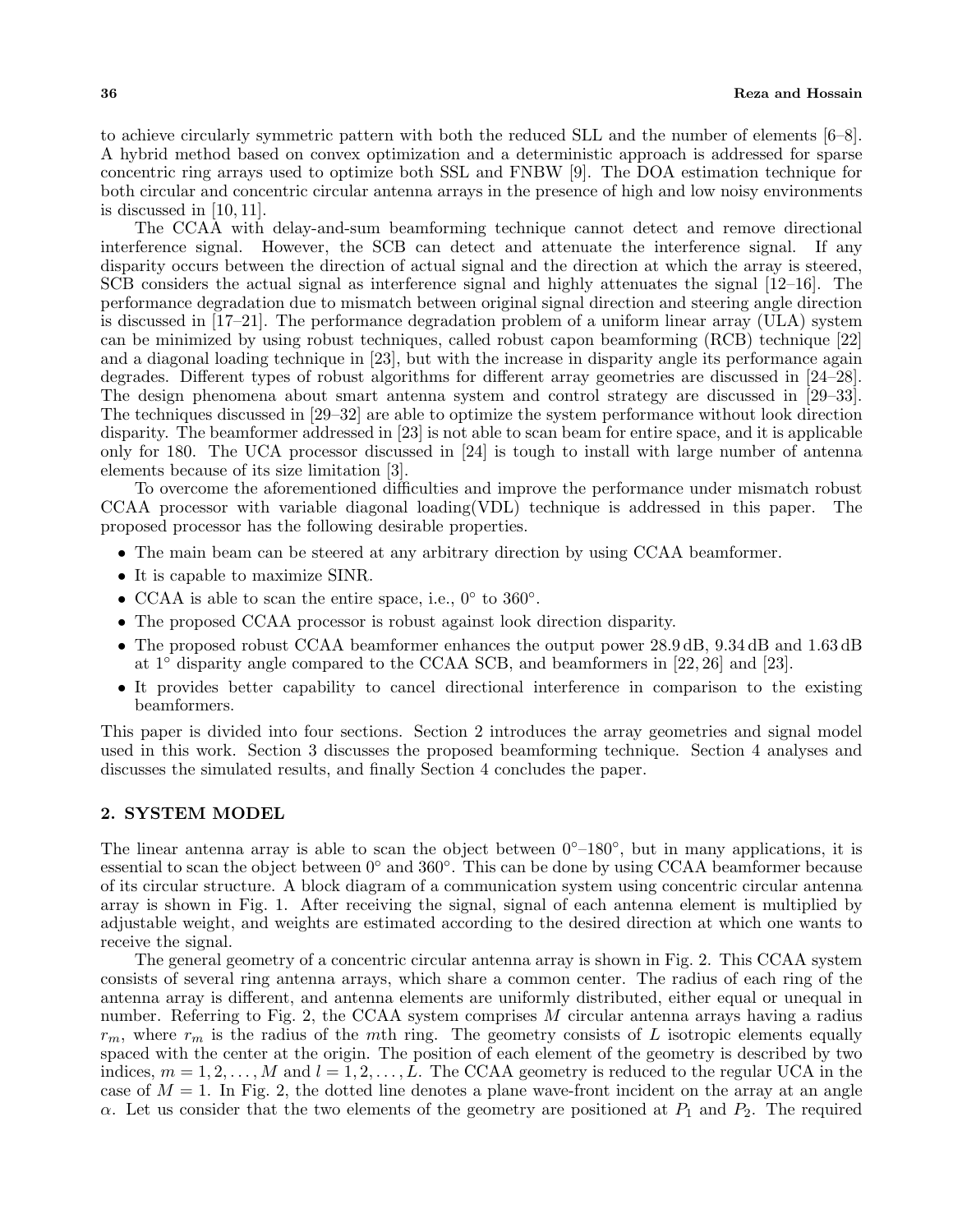

**Figure 1.** Block diagram of a communication system using concentric circular antenna array.

**Figure 2.** Geometry of concentric circular antenna array system.

distance to travel the wave-front between the two elements is *d*, then the required time to arrive the wave-front from point  $P_1$  to  $P_2$  is given by,

$$
\tau = \left( (x_1 - x_2) \cos \alpha + (y_1 - y_2) \sin \alpha \right) / d \tag{1}
$$

Both the UCA and CCAA systems have the ability to scan the beam 0*◦*–360*◦* . Fig. 3(b) shows a CCAA structure with 24 antenna elements. If this CCAA structure is compared with the UCA structure of 8 antenna elements shown in Fig.  $3(a)$ , one can observe that using the same space, larger number of antenna elements can be used in a CCAA structure. If one wants to use the 24 elements of CCAA system in a UCA system, the required space is increased to 2.25 times of CCAA system, which is shown in Fig. 3(c). Because of this larger size, it is difficult to implement an UCA system in real time compared to a CCAA system.



**Figure 3.** (a) 16 elements UCA structure; (b) 24 elements CCAA structure; (c) 24 elements UCA structure.

The steps for calculating output power are shown in Fig. 4. The induced signal on any array elements due to *k*th source at any time instant is expressed in complex notation as  $m_k(t)e^{j2\pi ft}$ . If it is assumed that signal is arrived from the *k*th source at an angle  $(\varphi_k \theta_k)$  and time requires to induce the signal in the *l*th element is  $\tau_l(\varphi_k\theta_k)$ , then induced signal on any array elements can be expressed as  $m_k(t)e^{j2\pi f(t-\tau_l(\varphi_k,\theta_k))}$ . The  $m_k$  and f denote complex modulation frequency and carrier frequency respectively. With *N* directional sources and in the presence of background noise, signal induced in the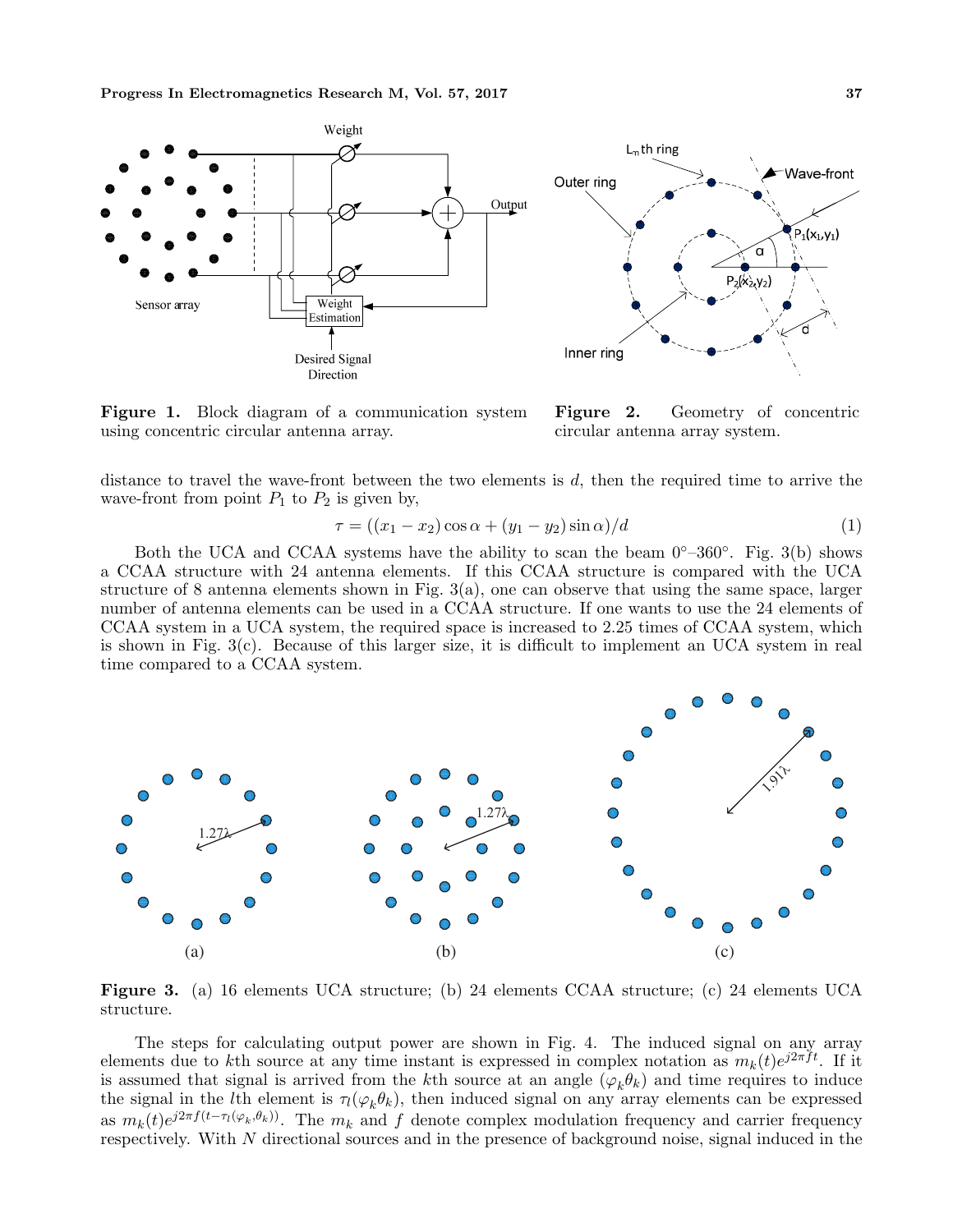

**Figure 4.** Steps of calculating output power for an antenna array system.

*l*th element can be written as

$$
x_l(t) = \sum_{k=1}^{N} m_k(t) e^{j2\pi f(t - \tau_l(\varphi_k, \theta_k))} + n_l(t)
$$
\n(2)

where,  $n_l$  is the noise component at the *l*<sup>th</sup> element. It is assumed that the noise is uncorrelated with directional sources, that is  $E[m_k(t)n_l(t)] = 0$ . It is also assumed that noises on different elements are uncorrelated, that is  $E[n_k(t)n_l(t)] = 0$  for  $k \neq l$  and  $E[n_k(t)n_l(t)] = \sigma^2$  for  $k = l$ , where  $\sigma^2$  is denoted as the noise power.

In the presence of noise and interference, the array correlation matrix can be given as [2],

$$
\mathbf{R} = p_s \mathbf{S}_0 \mathbf{S}_0^{\mathbf{H}} + p_I \mathbf{S}_I \mathbf{S}_I^{\mathbf{H}} + \sigma_n^2 \mathbf{I}
$$
 (3)

where  $p_s$ ,  $p_I$  and  $\sigma_n^2$  denote the desired signal power, interference signal power and random noise power, respectively. **S<sup>0</sup>** and **S<sup>I</sup>** are the steering vectors at the look direction and interference direction, respectively. After calculating steering vector **S** and correlation matrix **R**, the weighting vector can be given as [3],

$$
\hat{W} = \frac{R^{-1}S_0}{S_o^H R^{-1} S_0} \tag{4}
$$

## **3. BEAMFORMING TECHNIQUES**

The performance of antenna array depends on which beamforming technique is applied. Beamforming techniques are mainly categorized into two types, delay-and-sum beamforming and SCB. As discussed in the introduction section, the delay and sum beamformer cannot detect and cancel interferences. In this section, the SCB with VDL technique is discussed. The performance of the proposed technique is compared with the existing SCB, RCB [22] and novel diagonal loading technique [23].

The performance of a concentric circular antenna array can be optimized by using VDL compared to the RCB technique. The proposed CCAA based VDL technique is automatic, and the loading level is dependent on signal power, noise power, norm of steering vector both with & without look direction error consideration and steering vector distortion bound. Using VDL technique, the new array correlation matrix due to look direction error can be calculated as [12],

$$
\mathbf{R}_{\text{new}} = \mathbf{R} + \mathbf{R}^{-1} * \lambda * \mathbf{I}
$$
 (5)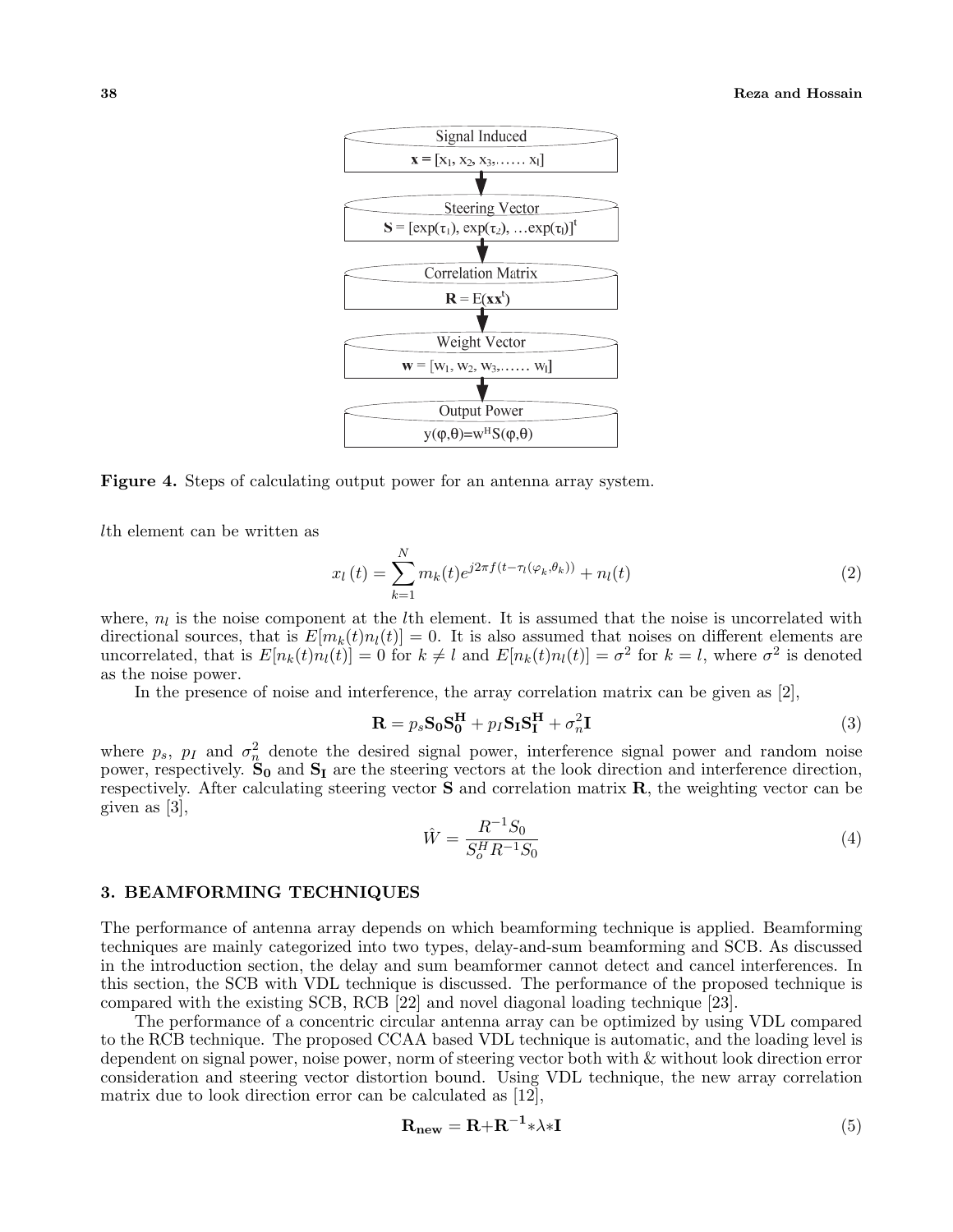#### **Progress In Electromagnetics Research M, Vol. 57, 2017 39**

where,  $\lambda$  is shown in the following equation,

$$
\lambda = \frac{\varepsilon \left( \sigma_n^2 + p_s \|\mathbf{S_0}\|^2 \right)}{\|\mathbf{S_{ac}}\| - \varepsilon} \tag{6}
$$

where,  $p_s$  denotes the signal power,  $\sigma_n^2$  the noise power, and norms of the steering vector with and without the look direction disparity are denoted by *∥***S0***∥* and *∥***Sac***∥*, respectively. The steering vector distortion bound  $\varepsilon$  is given by,

$$
\varepsilon = \max(||\mathbf{S_0} - \mathbf{S_{ac}}||) \tag{7}
$$

It should be noted that with the increase of  $\varepsilon$ , loading factor increases and approaches infinite when *ε* is exactly equal to the norm of **Sac**. VDL provides a close form expression for the loading factor with some approximations. This VDL technique offers a loading factor using a scaled inverse of the original correlation matrix which has more weight adaptation capabilities with look direction error than ODL [13].

## **4. PERFORMANCE EVALUATION**

In this section, the performance of CCAA is evaluated. For analyzing the performance, a two-ring CCAA system with 8 elements in the inner ring and 16 elements in the outer ring is considered. The interelement spacing is considered as half wavelength. It is assumed that the desired signal source broadside to the array is present with a unity power and the directional interferences are assumed to be uncorrelated with the look direction signal. The signal frequency is taken as 3 MHz.

Figure 5 shows a power pattern comparison of SCB, RCB, Diagonal Loading method proposed in [23] and the proposed VDL method for CCAA beamformer. For this example, a signal is considered to receive at 20*◦* , but the direction of actual signal is considered at 21*◦* . A directional interference signal is considered at an angle *−*25*◦* . From the above mentioned figure, one can easily observe that SCB shows a high attenuation at original signal direction 21*◦* , which means that the performance of SCB is highly degraded and the original signal considered as interference because of the disparity between steering direction and original signal direction. This performance degradation problem can be improved by using robust beamforming technique used in RCB and beamformer in [23]. The performance can be further improved by using the VDL technique for CCAA beamformer.

| Beamforming   | Output power in dB for different disparity angle |                     |                       |                     |                     |
|---------------|--------------------------------------------------|---------------------|-----------------------|---------------------|---------------------|
| technique     | Without disparity                                | $1^\circ$ disparity | $2^{\circ}$ disparity | $3^\circ$ disparity | $4^\circ$ disparity |
| <b>SCB</b>    | O                                                | $-28.9566$          | $-42.4559$            | $-50.5586$          | $-56.3727$          |
| RCB [22, 26]  | $\theta$                                         | $-9.3917$           | $-19.8354$            | $-27.2182$          | $-32.7652$          |
| Novel Loading | $\Omega$                                         | $-1.6779$           | $-5.494$              | $-9.7793$           | $-13.8011$          |
| Method [23]   |                                                  |                     |                       |                     |                     |
| Proposed VDL  | 0                                                | $-0.0484$           | $-0.1685$             | $-0.3611$           | $-0.625$            |
| technique     |                                                  |                     |                       |                     |                     |

**Table 1.** Output power comparison of SCB, RCB, diagonal loading method [23] and proposed VDL method for CCAA.

Power receipt by the CCAA beamformer at actual signal with the variation of different disparity angle directions using different methods is shown in Table 1. From Table 1, it is clear that power receipt by the proposed CCAA beamformer is approximately *−*0*.*0484 dB, which is much higher than the SCB, RCB and beamformer discussed in [23]. As an interference signal is considered in *−*25*◦* , from Fig. 5 and Fig. 6, it is also observed that a sharp attenuation occurs at *−*25*◦* for all the robust beamformers. However, from Fig. 6, one can easily understand that in comparison to the other existing roust beamformer, the proposed beamformer shows higher interference cancellation capability.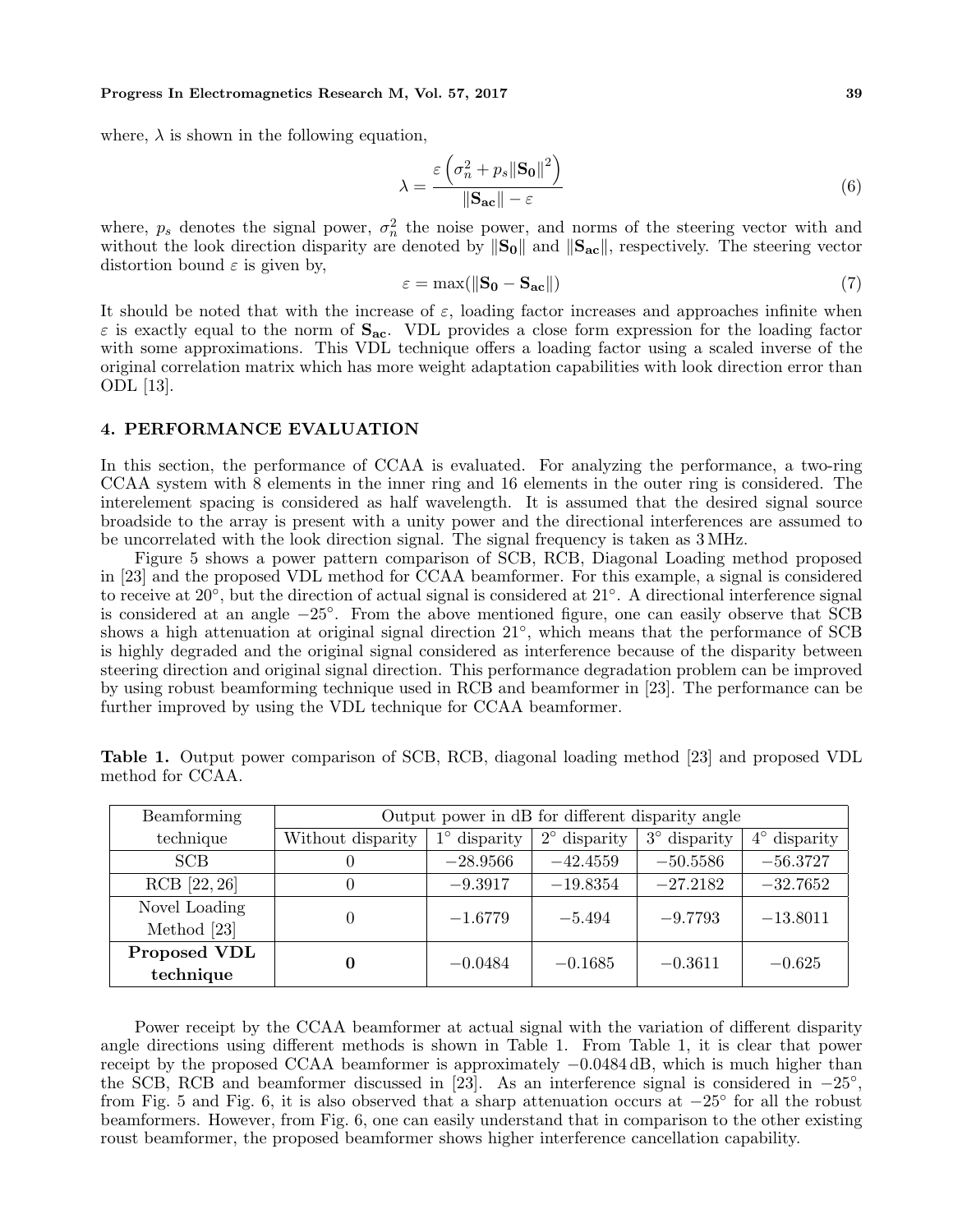

**Figure 5.** Comparison of the Power pattern of SCB, RCB, Diagonal loading method [23] and proposed VDL method for CCAA beamformer with 1*◦* look direction error (assume signal  $direction = 20<sup>°</sup>$  and actual signal direction =  $21<sup>°</sup>$ ) and in the presence of an interfering signal at *−*25*◦* .



**Figure 7.** SINR comparison of CCAA based SCB, RCB, Beamformer in [23] and proposed VDL beamformer.



**Figure 6.** Comparison of the interference cancellation capability CCAA based beamformer with Diagonal Loading Technique [23] and proposed VDL technique.



**Figure 8.** Power pattern comparison of CCAA based SCB, RCB, Beamformer in [23] and proposed VDL beamformer.

Figures 7 and 8 represent the performance of CCAA beamformer using different robust techniques with the variation of disparity angle between actual signal direction and steering direction. From those two figures, one can observe that with the increase in the disparity angle both the output power and SINR of SCB are decreased very much. Though the performance of the system is degraded due to look direction disparity, it is observed that the performance of CCAA processor is improved by using VDL technique which is much higher than the existing loading techniques.

Figure 9(a) is a representation of output SINR versus noise power, and Fig. 9(b) is a representation of output SINR versus SNR of the CCAA system. Both figures are plotted for SCB, RCB, Loading technique in [23] and the proposed beamformer in the presence of noise, interference and look direction error. From those two figures, one can observe that the proposed beamformer with VDL technique can maximize the SINR compared to the existing techniques.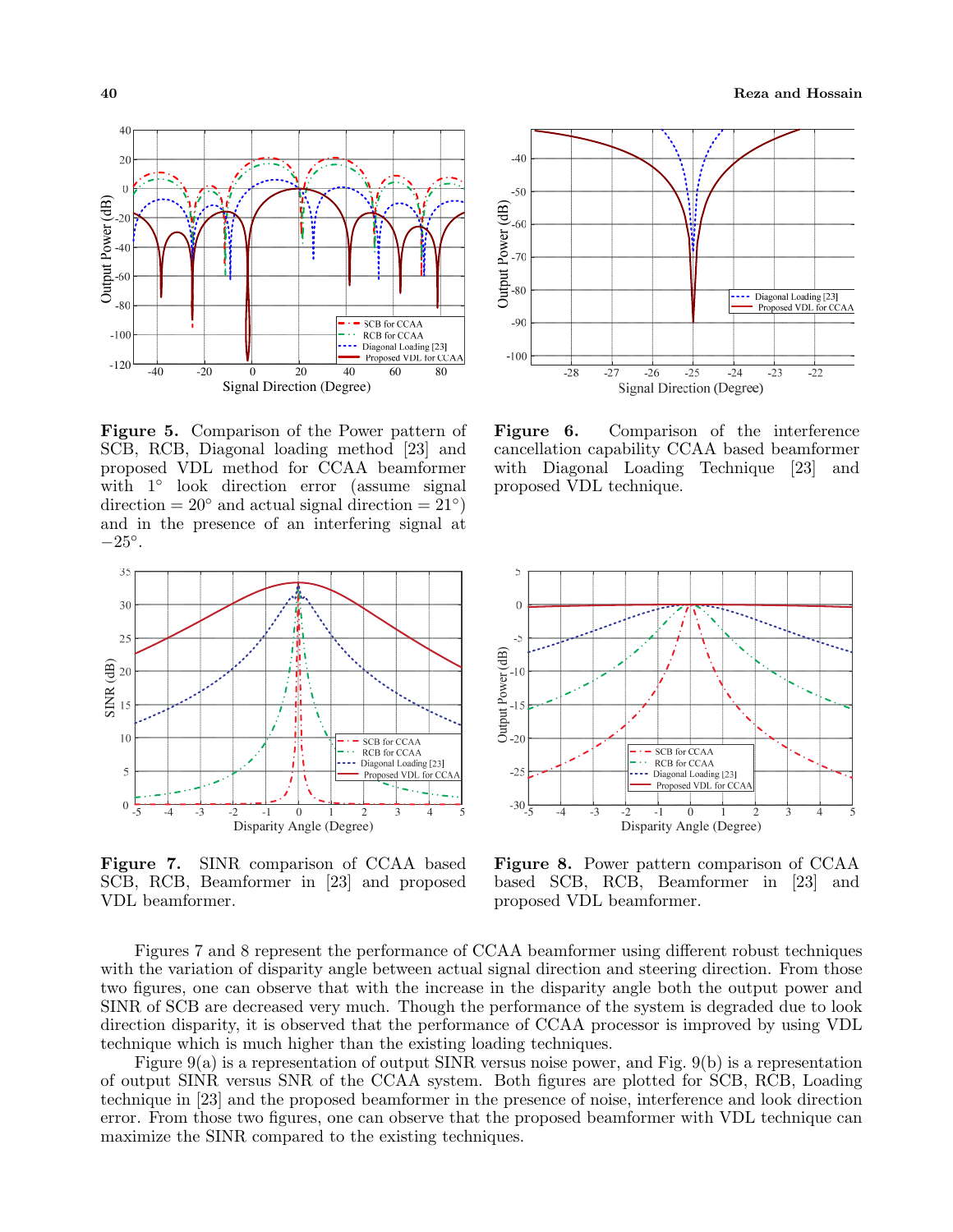

**Figure 9.** Output SINR variation of CCAA based robust beamformers (a) with the variation of the input SNR, (b) with the variation of noise power in the presence 1*◦* look direction error.



**Figure 10.** 3-D power pattern of the CCAA processor with respect to signal directions and frequency variation.

Figure 10 presents the 3-D power pattern of the proposed CCAA processor. To present this figure, a directional interference signal is considered at an angle *−*25*◦* and steering angle direction at 20*◦* . From Fig. 10, one can observe how the performance of CCAA beamformer is varied with the variation of the system frequency.

## **5. CONCLUSION**

The performance of robust CCAA processor is addressed in this paper. As shown in this work, SCB has the ability to detect and attenuate directional interference, but its performance is degraded if any disparity occurs between original signal direction and steering direction. A robust beamformer using VDL technique has been proposed in this paper for CCAA system. It has been observed that the proposed robust CCAA beamformer enhances the output power 28.9 dB, 9.34 dB and 1.63 dB at 1*◦* disparity angle compared to the SCB based CCAA processor and CCAA processor with techniques used in [22, 26] and [23], respectively. Moreover, the proposed beamformer has better interference cancellation capability than the beamformer in [23].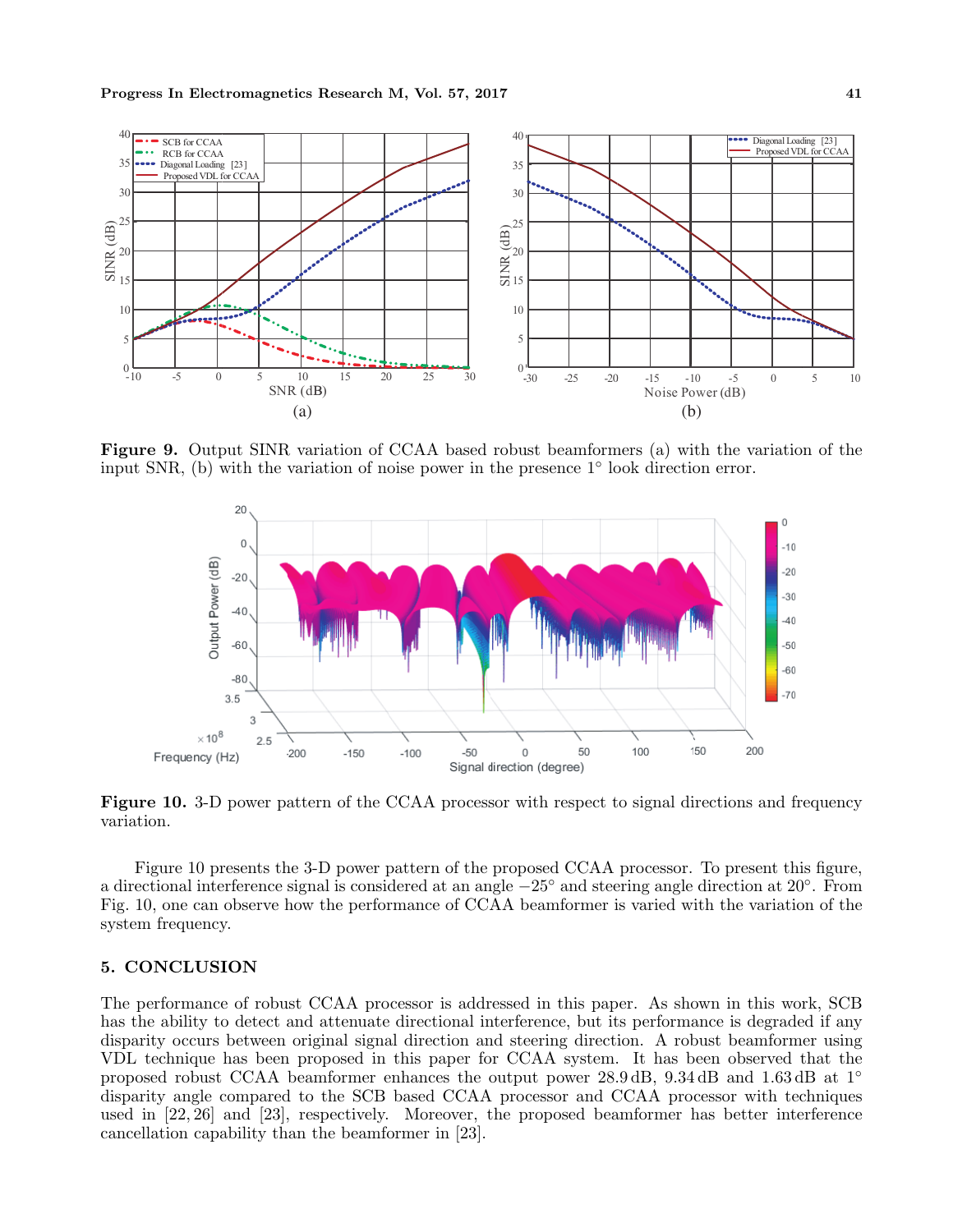## **REFERENCES**

- 1. Tohme, N., J. M. Paillot, D. Cordeau, S. Cauet, Y. Mahe, and P. Ribardiere, "A 2.4 GHz 1 dimensional array antenna driven by vector modulators," *IEEE MTT-S International Microwave Symposium Digest*, 803–805, 2008.
- 2. Godara, L. C., *Smart Antenna*, CRC Press, 2004.
- 3. Balanis, C. A., *Antenna Theory: Analysis and Design*, John Wiley and Sons, New York, USA, 2005.
- 4. Hossain, M. S., M. F. Reza, M. M. Rashid, and M. F. Ali, "Performance analysis of broadband concentric circular antenna array processor," *2016 5th International Conference on Informatics, Electronics and Vision (ICIEV)*, Dhaka, 1047–1051, 2016.
- 5. Ram, G., D. Mandal, R. Kar, and S. P. Ghoshal, "Cat swarm optimization as applied to timemodulated concentric circular antenna array: Analysis and comparison with other stochastic optimization methods," *IEEE Transactions on Antennas and Propagation*, Vol. 63, No. 9, 4180– 4183, Sept. 2015.
- 6. Zhao, X., Q. Yang, and Y. Zhang, "Application of TLBO to synthesis of sparse concentric ring arrays," *2016 10th European Conference on Antennas and Propagation (EuCAP)*, 1–5, Davos, 2016.
- 7. Nofal, M., S. Aljahdali, and Y. Albagory, "Tapered beamforming for *concentric* ring arrays," *AEU — InternationalJournal of Electronics and Communications*, Vol. 67, No. 1, 58–63, Jan. 2013.
- 8. Haupt, R. L., "Optimized element spacing for low sidelobe concentric ring arrays," *IEEE Transactions on Antennas and Propagation*, Vol. 56, No. 1, 266–268, 2008.
- 9. Zhao, X., Q. Yang, and Y. Zhang, "A hybrid method for the optimal synthesis of 3-D patterns of sparse concentric ring arrays," *IEEE Transactions on Antennas and Propagation*, Vol. 64, No. 2, 515–524, Feb. 2016.
- 10. Yuri, N. and P. Ilia, "Probability of false peaks occurring via circular and concentric antenna arrays DOA estimation," *2016 39th International Conference on Telecommunications and Signal Processing (TSP)*, 178–181, Vienna, Austria, 2016.
- 11. Goossens, R. and H. Rogier, "Direction-of-arrival and polarization estimation with uniform circular *arrays* in the presence of mutual coupling," *AEU — International Journal of Electronics and Communications*, Vol. 62, No. 3, 199–206, Mar. 3, 2008.
- 12. Hossain, M. S., L. C. Godara, and M. R. Islam, "Efficient robust broadband beamforming algorithms using variable loading," *IEEE Latin America Transactions*, Vol. 10, 1697–1702, 2012.
- 13. Hossain, M. S., G. N. Milford, M. C. Reed, and L. C. Godara, "Efficient robust broadband antenna array processor in the presence of look direction errors," *IEEE Transactions on Antennas and Propagation*, Vol. 61, No. 2, 718–727, Feb. 2013.
- 14. Gu, Y., N. A. Goodman, S. Hong, and Y. Li, "Robust adaptive beamforming based on interference covariance matrix sparse reconstruction," *Signal Processing*, 375–381, Vol. 96, 2014.
- 15. Shen, F., F. Chen, and J. Song, "Robust adaptive beamforming based on steering vector estimation and covariance matrix reconstruction," *IEEE Communication Letter*, 1636–1639, Vol. 19, Sept. 2015.
- 16. Gu, Y. and A. Leshem, "Robust adaptive beamforming based on interference covariance matrix reconstruction and steering vector estimation," *IEEE Trans. Signal Processing*, 3881–3885, Vol. 60, Jul. 2012.
- 17. Askari, M., M. Karimi, and Z. Atbaee, "Robust beamforming in circular arrays using phase-mode transformation," *IET Signal Processing*, Vol. 7, No. 8, 693–703, 2013.
- 18. Kulaib, A. R., R. M. Shubair, M. Al-Qutayri, and J. Ng, "Accurate and robust DOA estimation using uniform circular displaced antenna array," *2015 IEEE International Symposium on Antennas and Propagation*, 1552–1553, 2015.
- 19. Vorobyov, S. A., A. B. Gershman, and Z. Luo, "Robust adaptive beamforming using worst-case performance optimization: A solution to the signal mismatch problem," *IEEE Transactions on Signal Processing*, Vol. 51, No. 2, 313–324, Feb. 2003.